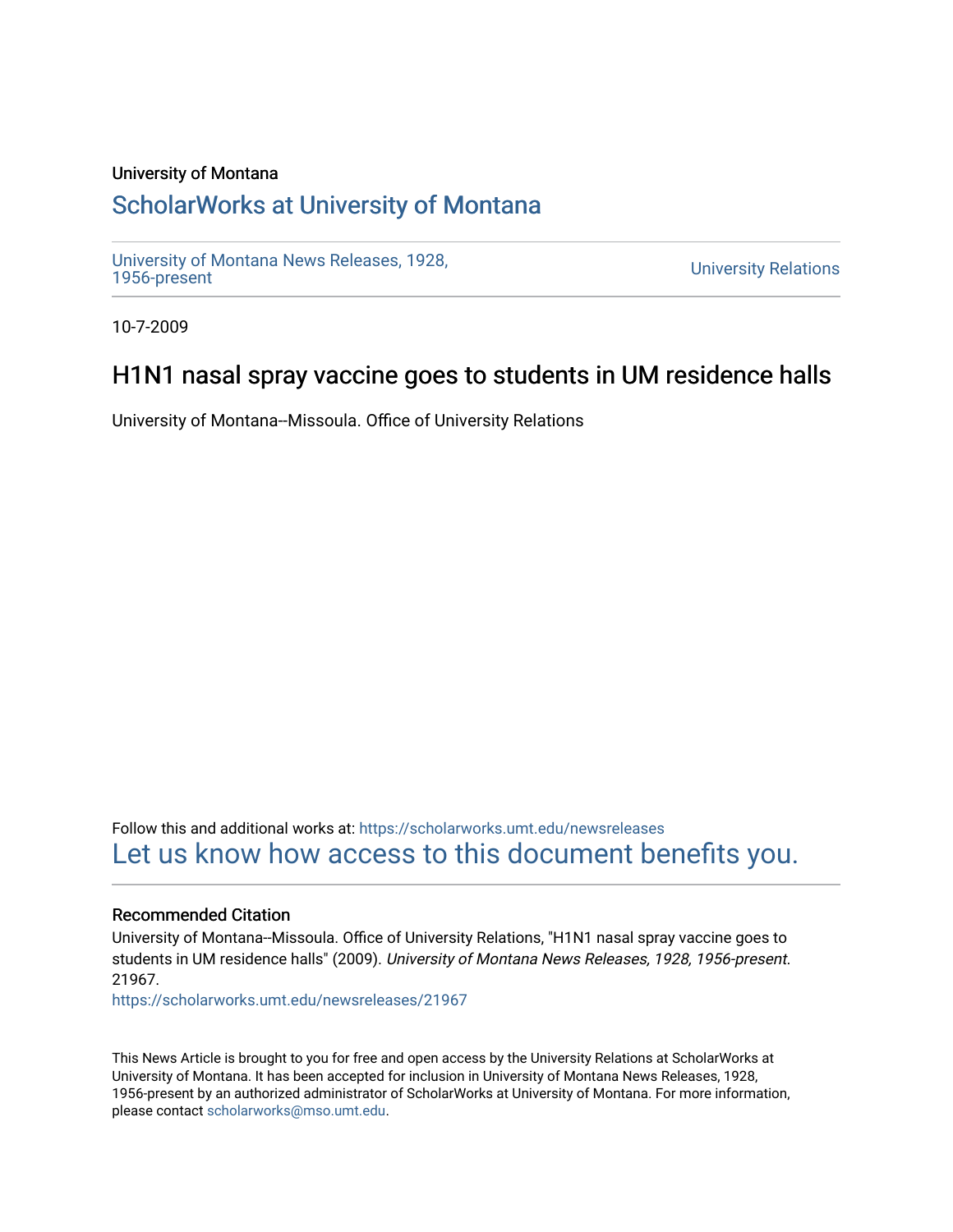

UNIVERSITY RELATIONS • MISSOULA. MT 59812 • 406.243.2522 • FAX: 406.243.4520

### N E W S R E L E A S E

Oct. 7, 2009

**Contact:** UM Curry Health Center, 406-243-2122.

### **H1N1 NASAL SPRAY VACCINE GOES TO STUDENTS IN UM RESIDENCE HALLS MISSOULA —**

University of Montana students residing in residence halls on campus will soon be receiving the live attenuated influenza vaccine (LAIV), also known as the nasal spray vaccine, for 2009 H1N1 influenza.

The Missoula City-County Health Department announced Oct. 6 that it expects to receive 600 to 1,000 doses of the nasal spray vaccine, the first to be rolled off the production line. The nasal spray vaccine is different from the injectible vaccine, which should arrive in Missoula in a week or two. In particular, it is different because it cannot be used for people at high risk for influenza complications or for the youngest and older age groups.

With the full support of the Health Emergency Advisory Team, it was decided that the best use of this earliest supply of the vaccine would be to vaccinate students in UM residence halls to reduce the risk of an outbreak on campus and to reserve the injectible vaccine for highrisk individuals when it becomes available.

Faculty and students from UM's School of Pharmacy, working in conjunction with the Curry Health Center, will visit residence halls in the near future to vaccinate eligible students. To be eligible, students must be 24 or younger and have no chronic health conditions.

The Health Emergency Advisory Team includes representatives from the Missoula City-County Health Department, Community Medical Center, St. Patrick Hospital and Health